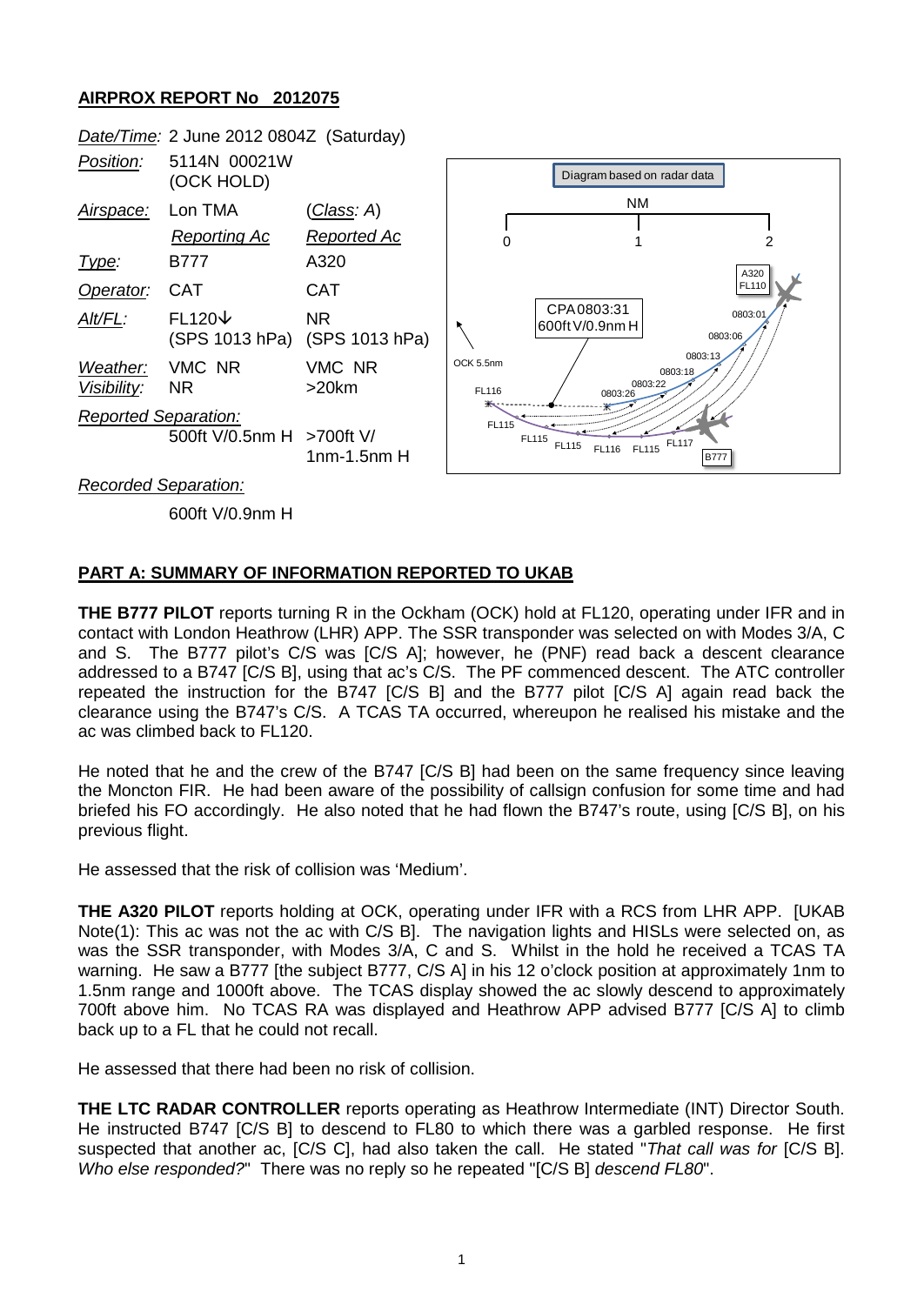The response was again garbled. He checked the Mode S of [C/S B] and [C/S C] whereupon his attention was drawn by STCA activation as the B777 [C/S A] commenced a descent from FL120. He realised that the crew of B777 [C/S A] had taken the descent call addressed to B747 [C/S B], instructed them to stop descent, to climb to FL120 and also issued TI. He then instructed the A320 to descend to FL100 and passed TI. The A320 pilot reported that he was visual [with the subject B777, C/S AI and that he did not have a TCAS RA. The controller confirmed his clearance again as FL100.

**ATSI** reports that an Airprox occurred at 0803:31 UTC, in the OCK hold, in the London TMA, between a Boeing 777 (B777 [C/S A]) and an Airbus A320 (A320). The B777 was operating IFR on a flight from N America to LHR. The A320 was operating IFR on a flight from Europe to LHR.

Concurrently, a Boeing B747 [C/S B] and another B777 [C/S C] were operating IFR on flights from N America to LHR.

All 4 ac were in receipt of a RCS from London TC, Heathrow INT South [134.975MHz]. B777 [C/S A], B777 [C/S C] and B747 [C/S B] all had similar trip numbers. Additionally, B777 [C/S A] and B747 [C/S B] had similar C/S.

CAA ATSI had access to recordings of RTF from LTC and area radar recordings together with written reports from the pilot of B777 [C/S A] and the radar controller.

At 0750:40 the B777 [C/S C] contacted Heathrow INT South, level at FL90, and was instructed to hold at Ockham with an expected delay of 10 minutes.

At 0751:00 the B747 [C/S B] contacted Heathrow INT South, level at FL100, and was instructed to hold at Ockham with an expected delay of 10 minutes.

At 0753:40 the A320 contacted Heathrow INT South, at FL110, and was instructed to hold at Ockham with an expected delay of 15 minutes.

At 0800:00 the B777 [C/S A] contacted Heathrow INT South, at FL120, and was instructed to hold at Ockham with an expected delay of 15 minutes.

At 0800:20 the B747 [C/S B] was instructed to return to Ockham and then leave Ockham heading 280°.

At 0802:20 B747 [C/S B] was instructed to descend to FL80. There was a garbled response. The controller's report stated that his initial reaction was that B777 [C/S C] had taken the call. The controller transmitted, "*that's two at once there that was for the* [C/S B] *who was the other station".*  There was no response and the controller transmitted, "[C/S B] *just confirm flight level eight zero".* Again the response was blocked before one of the ac transmitted, "*sorry that's my fault start again".*

At 0802:40 the controller re-iterated the instruction to B747 [C/S B] to descend to FL80 which was read back correctly by the pilot of B747 [C/S B].

The controller's report stated that he checked the Mode S selected flight level of B777 [C/S C] and B747 [C/S B] to confirm that they were correct.

At 0802:55 STCA was activated due to B777 [C/S A] in the hold at Ockham descending from FL120 to FL80 while A320 was at FL110, 1.4nm behind B777 [C/S A].

The controller instructed B777 [C/S A] to climb to FL120 and acknowledge. The B777 [C/S A] pilot acknowledged the instruction to climb to FL120. The controller reiterated the instruction to climb to FL120 and gave traffic information on the A320, stating it was 2nm behind B777 [C/S A] before transmitting, "*break, break"* and instructing the A320 to descend to FL100 and giving traffic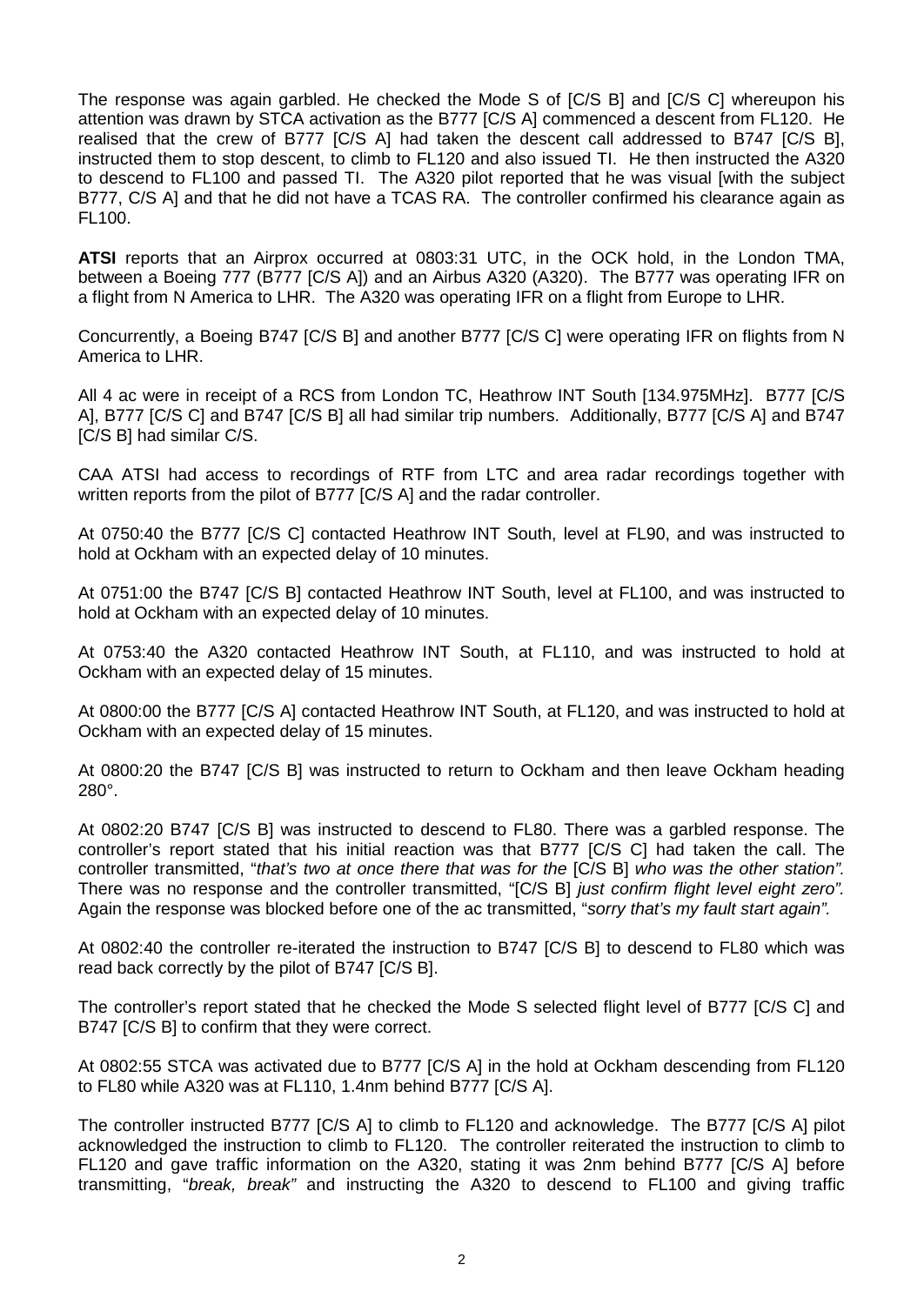information on B777 [C/S A]. The A320 pilot informed the controller that he was visual with B777 [C/S A] and had it on TCAS but had no RA.

At 0803:31 (CPA) B777 [C/S A] was climbing through FL116 to FL120 and the A320 was at FL110; the lateral distance between the two ac was 0.9nm

At 0804:40 B777 [C/S A] contacted the Heathrow INT controller and advised, "*I am very sorry about that just to be clear we both heard what we wanted to hear so it's entirely our error but no TCAS RA from us but I will be filing".*

In summary, the controller instructed B747 [C/S B] to descend to FL80. The crew of B777 [C/S A] took the instruction to descend to FL80 at the same time as the crew of B747 [C/S B]. The controller was aware of the potential that another ac had taken the call due to the blocked transmission during the read-back from B747 [C/S B] but did not know which other ac until STCA activated. Once it became evident that B777 [C/S A] had taken the call the controller took steps to resolve the situation. Although the term "avoiding action" was not used, the action taken was prompt, effective and resolved the situation quickly.

CAP493 the Manual of Air Traffic Services, Section 8, Chapter 2, Page 3, Paragraph 5.2 states:

'Human Factors experts describe slips in the following terms: The intention is correct but is not carried out as planned, e.g. callsign confusion or a Freudian slip, like unintentionally clearing an aircraft to an occupied level because that level is on the controller's mind. These are hard to correct, but are likely to be one-off instances.'

It is likely that, despite the increased vigilance by the crew, the awareness of the possibility of callsign confusion led to the other callsign being on the crew's mind.

The Airprox occurred in Class A airspace in the vicinity of the OCK hold when the crew of B777 [C/S A] took an instruction meant for a B747 [C/S B] with a similar callsign and flew into conflict with an A320.

## **PART B: SUMMARY OF THE BOARD'S DISCUSSIONS**

Information available included reports from the pilots of both ac, transcripts of the relevant RT frequencies, radar video recordings, reports from the air traffic controllers involved and reports from the appropriate ATC and operating authorities.

The civilian pilot Board Members were of the opinion that this incident was probably due to a combination of well-understood human factors. An airline pilot Member advised the Board that a sequence of schedules involving overnight eastbound trans-Atlantic flights and morning arrivals into Heathrow could be very tiring and crews were required to guard against low arousal levels. Ironically, it may have been the Captain's briefing on potential C/S confusion that highlighted the other ac's C/S, leading the crew to 'hear what they wanted to hear' and react accordingly. Although the Board Members agreed on the insidious nature of this incident, they were also of the opinion that the descent clearance from C/S A's level in the OCK holding stack directly to the bottom could reasonably have been expected to alert the crew of [C/S A] to their error.

The civilian ATC Board Members questioned whether the issue of similar C/Ss was addressed at a company level and that to do so would reduce risk, not least in the busy TMA environment. The SRG Advisor stated that work was underway within EASA to address this issue.

The Board Members were unanimous in their endorsement of the LTC Radar Controller's handling of the incident.